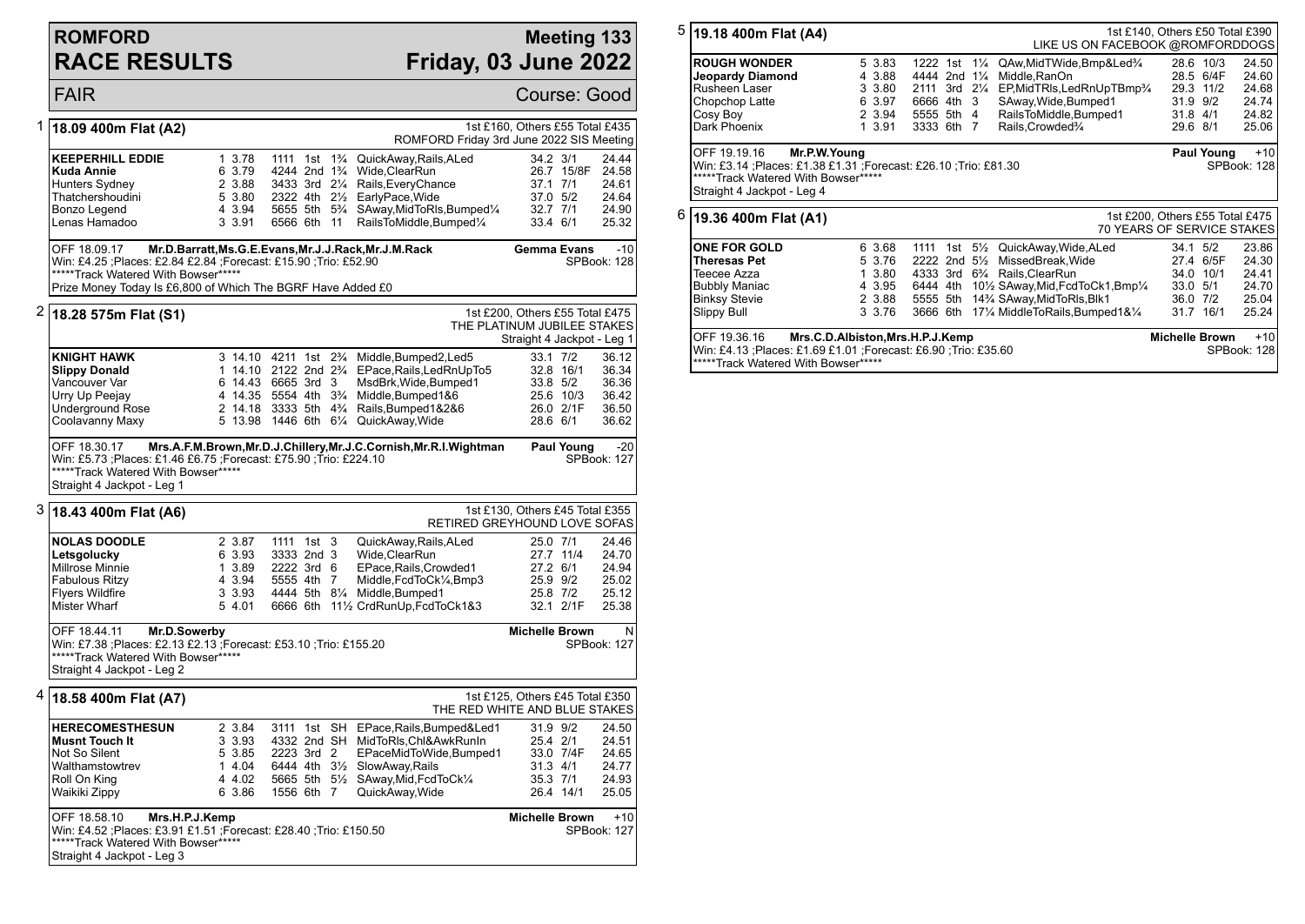## **ROMFORD RACE RESULTS**

### **Meeting 133 Friday, 03 June 2022**

FAIR Course: Good 7 **19.56 400m Flat (OR)** 1st £300 + Trophy, Others £60 Total £600 ROMFORD GREYHOUND OWNERS ASSOCIATION MAIDENS For Greyhounds That Have Not Won An Open Race At The Time Of Closing **GONE TO ROME** 1 3.81 5321 1st 1/<sub>2</sub> Rails, Led 4 36.5 7/4 24.28<br> **Brians Special** 6 3.77 1112 2nd 1/<sub>2</sub> OAway Wide Led To 4.Bmp 1 32.2 8/1 24.32 **Brians Special** 6 3.77 1112 2nd ½ QAway, Wide, Led To 4, Bmp1 32.2 8/1 24.32<br>
Whosquickernow 3 3.80 3233 3rd ¾ BmpRnUp&RnIn.Crd1.FcdTCk4 31.5 6/1 24.34 Whosquickernow 3 3.80 3233 3rd ¾ BmpRnUp&RnIn,Crd1,FcdTCk4 31.5 6/1 24.34 Airtech Frankie 2 3.98 6444 4th 2¼ SlowAway,Rails 33.1 25/1 24.46 Hayley Girl 4 3.82 4555 5th 7¼ Middle,BmpRnUp&1 30.4 6/1 24.86 5 3.83 2666 6th 8¼ MiddleToWide,Bumped1 OFF 19.56.15 **Mr.A.Ballard,Mr.B.K.Sadler** Win: £3.07 ;Places: £1.66 £1.85 ;Forecast: £21.60 ;Trio: £73.70 \*\*\*\*\*Track Watered With Bowser\*\*\*\*\* Pick Six Jackpot - Leg 1 **David Mullins** +10 SPBook: 124 8 **20.17 575m Flat (OR2)** 1st £300, 2nd £100, Others £60 Total £580 CORAL CORONATION CUP - 1ST SEMI FINAL First Two In Each Semi Final Qualify To The Final On Friday 10th June 2022 **BABY BULLET** 35.35 313.75 1222 1st 3 QAway,Rails,Led5 27.2 8/11F 35.35<br> **Wentworth** 35.59 2111 2nd 3 EPace,Rails,Led1To5 30.0 9/2 35.59 **Wentworth** 1 13.69 2111 2nd 3 EPace,Rails,Led1To5 30.0 9/2 35.59<br>Montrose 5 13.82 5333 3rd 4% VervSAwav.MiddleToWide 33.3 7/1 35.73 Montrose 5 13.82 5333 3rd 4¾ VerySAway,MiddleToWide 33.3 7/1 35.73 Miss Dior 4 14.02 3444 4th 51/4 Middle, Bumped1 32.7 3/1 3.<br>Barfett Bullet 6 14.16 4555 5th 151/4 Wide. Blk1. FcdToCk2 Barfett Bullet 6 14.16 4555 5th 15¼ Wide,Blk1,FcdToCk2 27.2 20/1 36.56 Vacant 2 OFF 20.17.18 **Mr.R.L.D.Flitney** Win: £1.85 ;Places: £1.04 £1.70 ;Forecast: £11.10 ;Trio: £23.00 \*\*\*\*\*Track Watered With Bowser\*\*\*\*\* Pick Six Jackpot - Leg 2 Withdrawals: Troy Suzieeq - Lame **Jason Gornall (Hnlow)** +20 SPBook: 118 9 **20.38 575m Flat (OR2)** 1st £300, 2nd £100, Others £60 Total £640 CORAL CORONATION CUP - 2ND SEMI FINAL **ANASTASIA** 6 13.54 1111 1st ½ QuickAway,Wide,ALed 28.3 20/1 35.31<br> **Burgess Elite** 4 14.00 5443 2nd ½ SAway,Mid,Blk1,RnOn 35.1 5/2 35.35 **Burgess Elite** 4 14.00 5443 2nd ½ SAway,Mid,Blk1,RnOn 35.1 5/2 35.35<br>Kishlawn Shakira 1 13.89 2334 3rd 3 EPace.Rails.Bumped1 30.2 15/8F 35.55 Kishlawn Shakira 1 13.89 2334 3rd 3 EPace,Rails,Bumped1 30.2 15/8F 35.55 2 13.62 3222 4th 4¼ EPace,Rls,Bmp1,FcdToCk3 31.6 10/3 35.69 Ritzy Flyer 5 14.08 6555 5th 6 SAway, Middle, Bumped 1 32.8 8/1 35.79<br>Droopys Garden 3 16.23 4666 6th DIS EPace, RIs, Bmp&BrtDwn 1 30.2 4/1 0.00 3 16.23 4666 6th DIS EPace,Rls,Bmp&BrtDwn1 30.2 4/1 0.00 OFF 20.38.16 **Mr.M.K.Gollogly,Miss.K.Searle** Win: £6.72 ;Places: £3.67 £9.59 ;Forecast: £606.70 ;Trio: £583.30 \*\*\*\*\*Track Watered With Bowser\*\*\*\*\* Pick Six Jackpot - Leg 3 **David Mullins** +20 SPBook: 122 10 **20.54 575m Flat (OR2)** 1st £300, 2nd £100, Others £60 Total £640 CORAL CORONATION CUP - 3RD SEMI FINAL **DUGGEE DODO** 4 13.79 6332 1st Nk SAway, Middle, LedNrLn 32.1 2/1J 35.15 **Come Asyouare** 6 13.49 1111 2nd Nk QAway, Wide, LedNrLn 32.0 2/1J 35.18<br>Bubbly Cristal **2 13.71 2223** 3rd 1<sup>3</sup>/<sub>4</sub> EPace, MidToRIs, FcdToCk6 27.0 9/2 35.28 Bubbly Cristal 2 13.71 2223 3rd 1¾ EPace,MidToRls,FcdToCk6 27.0 9/2 35.28 Loaded Judy 3 13.82 4444 4th 41/4 Middle,Crowded1 26.4 8/1 35.48<br>Doghouse Dazzler 3 5 13.97 3555 5th 71/2 EPace, Wide, FcdToCk2 31.5 7/2 35.74 Doghouse Dazzler 5 13.97 3555 5th 7½ EPace,Wide,FcdToCk2 31.5 7/2 35.74 1 14.00 5666 6th 81/<sub>2</sub> RailsToMiddle,FcdToCk1 OFF 20.54.18 **Mrs.A.J.Jeal** Win: £3.94 ;Places: £1.91 £1.91 ;Forecast: £11.30 ;Trio: £65.70 \*\*\*\*\*Track Watered With Bowser\*\*\*\*\* Pick Six Jackpot - Leg 4 **Mark Wallis (SuffD)** +20 SPBook: 122

| 11 21.12 400m Flat (OR3)                                          |                  |                         |                | ROMFORD FRIDAY NIGHT 500 STANDARD - HEAT 1                          | 1st £300, Others £60 Total £600 |                        |                |
|-------------------------------------------------------------------|------------------|-------------------------|----------------|---------------------------------------------------------------------|---------------------------------|------------------------|----------------|
|                                                                   |                  |                         |                | The First Two In Each Heat Qualify To The Final On Friday 10th June |                                 |                        |                |
| <b>RUSSIAN DANCER</b>                                             | 5 3.76           | 1111<br>1st             |                | 21/ <sub>4</sub> QuickAway, Middle, ALed                            |                                 | 30.7 25/1              | 24.33          |
| <b>Swift Cope</b>                                                 | 3 4.00           | 6545 2nd 2¼             |                | SAway,Rails,Crd3,RanOn                                              |                                 | 32.8 6/1               | 24.51          |
| Greenside Sydney                                                  | 1 3.82           |                         |                | 2222 3rd 3 <sup>3</sup> / <sub>4</sub> EarlyPace, Rails             | 32.4 7/1                        |                        | 24.63          |
| Antigua Socks                                                     | 2 3.88           | 5366 4th 4              |                | Rails, Bumped 2, Crowded 3                                          |                                 | 33.3 8/13F             | 24.65          |
| Portuguese Hero                                                   | 6 3.86           | 3654 5th                | 6              | Wide, ClearRun                                                      |                                 | 32.8 14/1              | 24.81          |
| Aero Activate                                                     | 4 3.86           | 4433 6th 61/4           |                | Rails, Bumped 2, Crowded 3/4                                        |                                 | 30.3 11/4              | 24.83          |
| Win: £9.45 ;Places: £4.97 £3.55 ;Forecast: £82.00 ;Trio: £1011.00 |                  |                         |                |                                                                     |                                 | SPBook: 126            |                |
| *****Track Watered With Bowser*****<br>Pick Six Jackpot - Leg 5   |                  |                         |                |                                                                     | 1st £300, Others £60 Total £600 |                        |                |
|                                                                   |                  |                         |                | ROMFORD FRIDAY NIGHT 500 STANDARD - HEAT 2                          |                                 |                        |                |
| <b>BONVILLE JACK</b>                                              | 4 3.78           | 2111 1st                | $1\frac{1}{4}$ | EPace, Rails, Led RunUp                                             | 31.5 9/4                        |                        | 24.06          |
| 12 21.28 400m Flat (OR3)<br>Aero Squeak                           | 6 3.73           | 1223 2nd $1\frac{1}{4}$ |                | QAway,Wide,EveryChance                                              |                                 | 31.8 11/4              | 24.16          |
| Sonic Emjay                                                       | 5 3.84           | 4332 3rd                | 4              | Middle, ClearRun                                                    |                                 | 32.7 6/4F              |                |
| Stradeen Azzurro                                                  | 1 3.84           | 3444 4th                | $5\frac{3}{4}$ | EarlyPace, Rails                                                    |                                 | 31.8 11/2              | 24.38<br>24.52 |
| Some Pepperoni<br>Sonic Vegas                                     | 2 3.92<br>3 3.88 | 5666 6th 9              |                | 6555 5th 71/4 Rails, Crowded RunUp<br>Rails, Crowded RunUp          |                                 | 27.5 10/1<br>29.6 25/1 | 24.64<br>24.78 |

Pick Six Jackpot - Leg 6